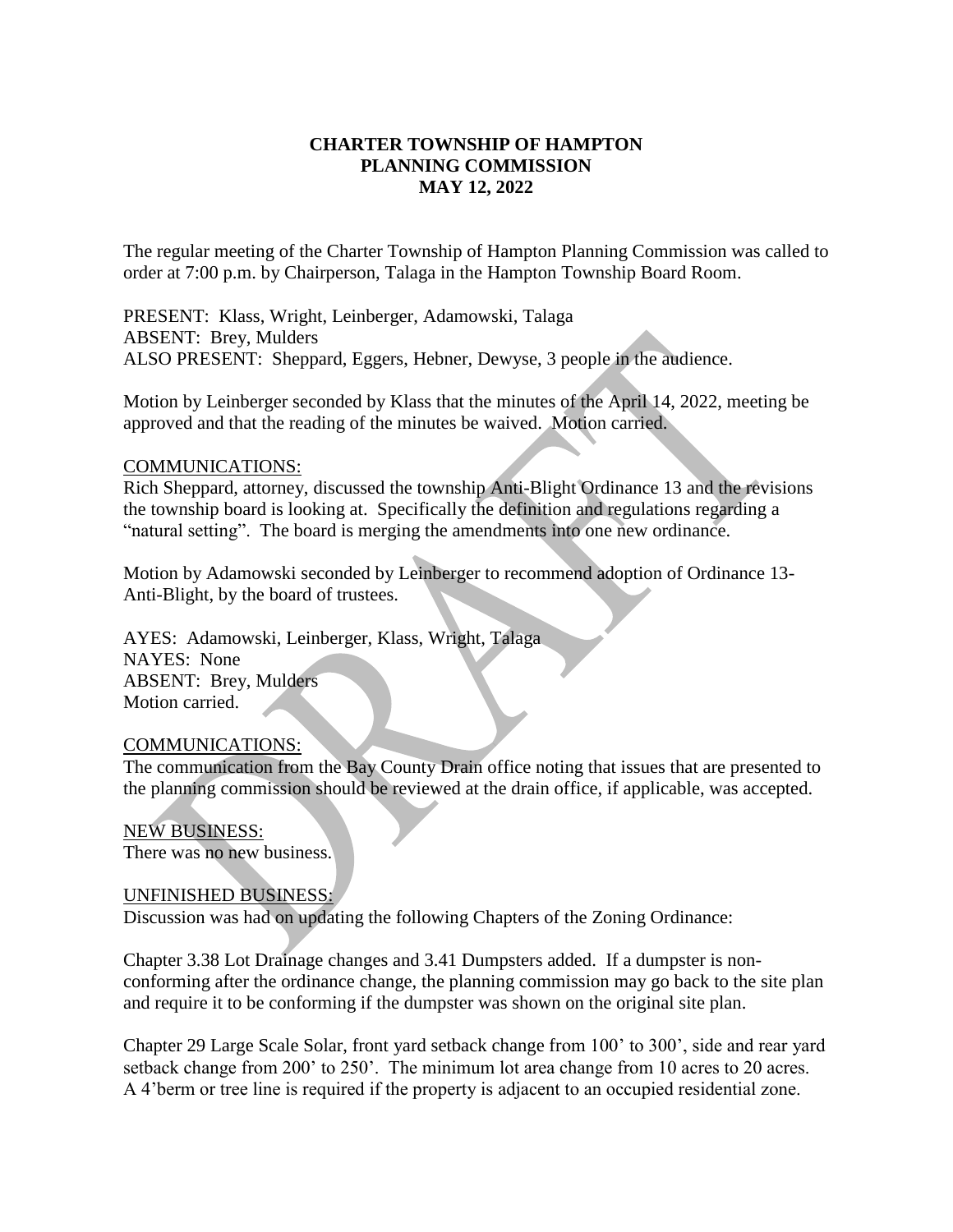May 12, 2022 Planning Commission Page 2

Motion by Leinberger seconded by Adamowski to accept the wording and changes to the zoning ordinance as discussed above. Motion carried.

Discussion Continued on the following:

Chapter 6 Agricultural District, Section 6.05, inside and outside vendor sales. The building inspector noted his concerns regarding inside vendor sales. The buildings were built as AG buildings, therefore not required to have inspections or follow the building codes. If the public is allowed in said buildings, it possess a safety hazard as the buildings have not been properly inspected. Events held on the property outside the buildings would be fine.

Chapter 8 General Business District, Section 8.06 vendor sales. This section was changed to make a special use permit be required to hold vendor sales outdoors.

The board noted that the businesses that would be affected by the changes should be included in the discussion. At this time the changes to Chapter 6 and Chapter 8 have not been accepted.

Discussion was held on outdoor storage containers. No permanent storage containers allowed. All districts can have temporary containers. Three month time limit with two renewals for 3 months at a time. The same regulations shall apply to portable storage containers. The board would like to move forward with updating the zoning ordinance in regards to outdoor storage containers and portable storage containers.

# OPEN TO THE PUBLIC:

Supervisor Close noted that the solar ordinance should incorporate a barrier or berm. Consumers Energy may propose to rezone a section on Hampton Rd to allow for a solar farm. Consumers has to make the formal request.

Justin Wright, 2708 W Center Ave, purchased the building and would like to restore vintage cars and possibly sell cars out of the building. The building is being used as it was before, therefore only requiring administrative approval for a site plan review.

Rich Vantol, representing New Hope Bay's new proposed day care, asked what the timeline was for the lot coverage change in the ordinance. The change is all set for public notice.

Eggers explained the next meeting will be review of the current changes and then hold a public hearing in July or all the recent ordinance changes.

The board would like the public input for vendors in the AG district. Fire Marshall, Neveau, should be invited to the next meeting for his input as well.